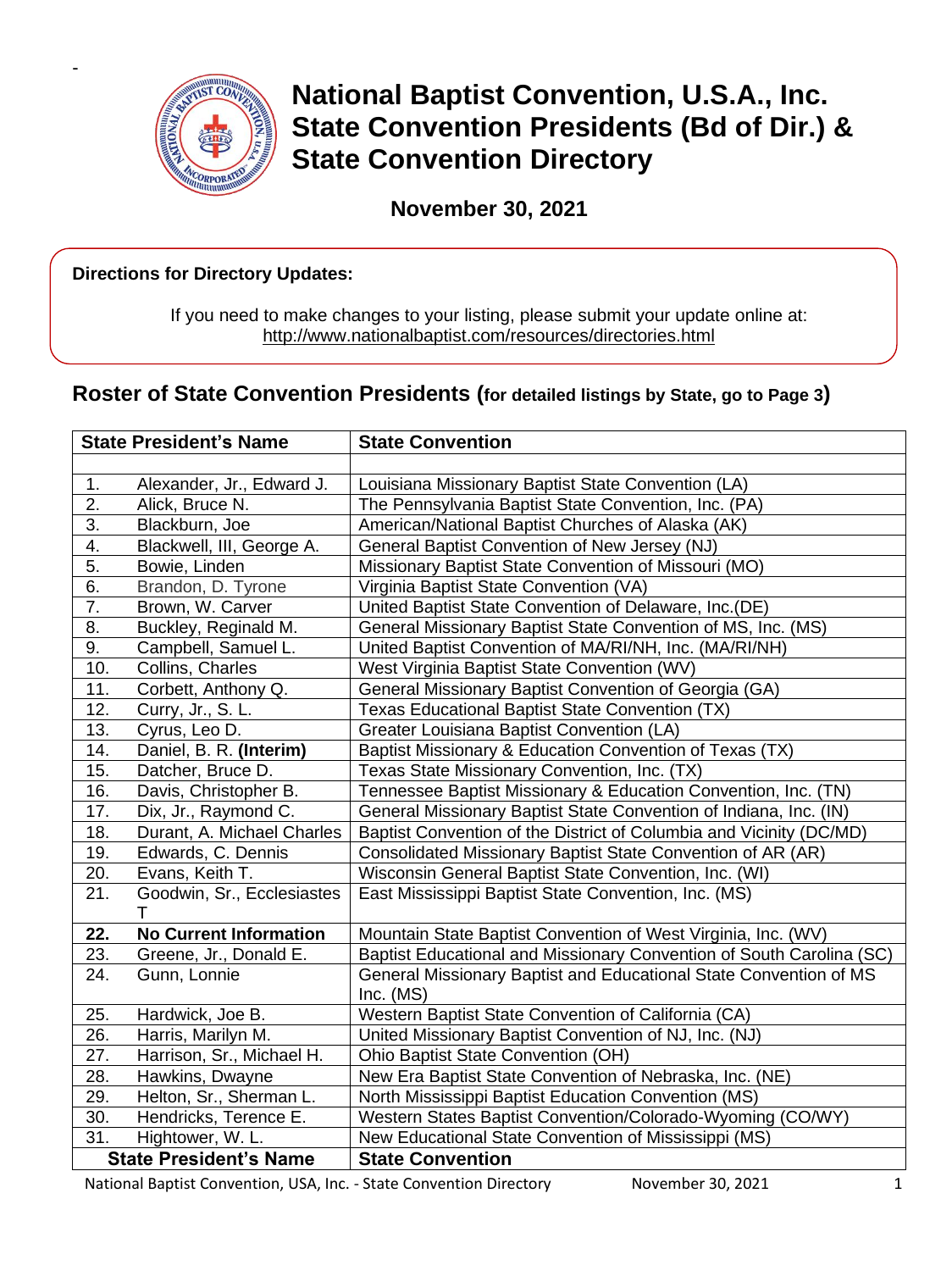| 32. | Holder, T. La Mont         | Missionary Baptist State Convention of Kansas (KS)                        |
|-----|----------------------------|---------------------------------------------------------------------------|
| 33. | Houston, Sr., Nathaniel D. | Northeast Mississippi Baptist State Convention (MS)                       |
| 34. | Jackson, Lamar T.          | Inter Mountain General Baptist Convention (UT/ID/WY)                      |
| 35. | Johnson, Jessie J.         | Kentucky Baptist Missionary & Education Convention (KY)                   |
| 36. | Johnson, Richmond A.       | North Pacific Baptist State Convention (WA)                               |
| 37. | Jones, Fred                | General Baptist State Convention of WI, Inc. (WI)                         |
| 38. | Jones, III, Ivory K.       | United Missionary Baptist State Convention of Ohio (OH)                   |
| 39. | Joyner, Roosevelt          | Tennessee Regular Baptist Convention (TN)                                 |
| 40. | Kimber, Boise              | Connecticut State Missionary Baptist Convention (CT)                      |
| 41. | Lewis, Amos L.             | Paradise Missionary Baptist State Convention of Arizona, Inc. (AZ)        |
| 42. | Lynch, Leonzo D.           | General Baptist State Convention of North Carolina, Inc. (NC)             |
| 43. | Mack, I. Edwin             | Fellowship Missionary Baptist Convention of Georgia, Inc. (GA)            |
| 44. | Mackey, James E,           | Regular Arkansas Missionary Baptist Convention, Inc. (AR)                 |
| 45. | Manning, Sr., Roy L.       | Wolverine State Missionary Baptist Convention, Inc. (MI)                  |
| 46. | Mason, Cleveland T. A.     | United Baptist Missionary Convention of MD/AUX (MD)                       |
| 47. | McConnell, Mark            | Baptist General State Convention of Illinois (IL)                         |
| 48. | McGee, Keith B.            | United Baptist State Convention of Illinois (IL)                          |
| 49. | Mills, Jr. Wallace         | Baptist Missionary & Education State Convention of Michigan (MI)          |
| 50. | Minor, Michael O.          | Mid-South Churches Cooperative Conference (AR, MS, TN)                    |
| 51. | Owens, Melvin              | Alabama Missionary Baptist State Convention, Inc. (AL)                    |
| 52. | Patterson, Runney D.       | Minnesota Baptist State Convention (MN)                                   |
| 53. | Pettus, Sr. Anthony R,     | Original General Missionary Baptist State Convention of Indiana Inc. (IN) |
| 54. | Pleasant, Welton           | California State Baptist Convention, Inc. (CA)                            |
| 55. | Preston, Jr., C.P.         | Florida General Baptist Convention, Inc. (FL)                             |
| 56. | Scott, Anthony L.          | Oklahoma Baptist State Convention (OK)                                    |
| 57. | Smith, Lloyd C.            | Bahamas National Baptist Missionary & Educational Convention (BA)         |
| 58. | Tillmon, Kerry W.          | American Baptist Convention of Texas (TX)                                 |
| 59. | Tucker, Stephen E.         | National Capital Baptist Convention of D.C. & Vicinity (DC/MD)            |
| 60. | Victor, Jr., James E.      | Baptist General Convention of Virginia (VA)                               |
| 61. | Walker, David E.           | Mt. Olive Baptist State Convention of New Mexico (NM)                     |
| 62. | Washington, Jr., Carl L.   | <b>Empire Missionary Baptist Convention (NY)</b>                          |
| 63. | West, Kelcey A.            | Nevada/California Interstate Baptist Convention (NV/CA)                   |
| 64. | Whitfield, Jonathan        | Iowa Missionary & Education Baptist State Convention (IA)                 |
| 65. | Winston, Jr., Samuel N.    | Ohio Baptist General State Convention, Inc. (OH)                          |
| 66. | Woods, Sr., Calvin W.      | New Era Baptist State Convention of Alabama (AL)                          |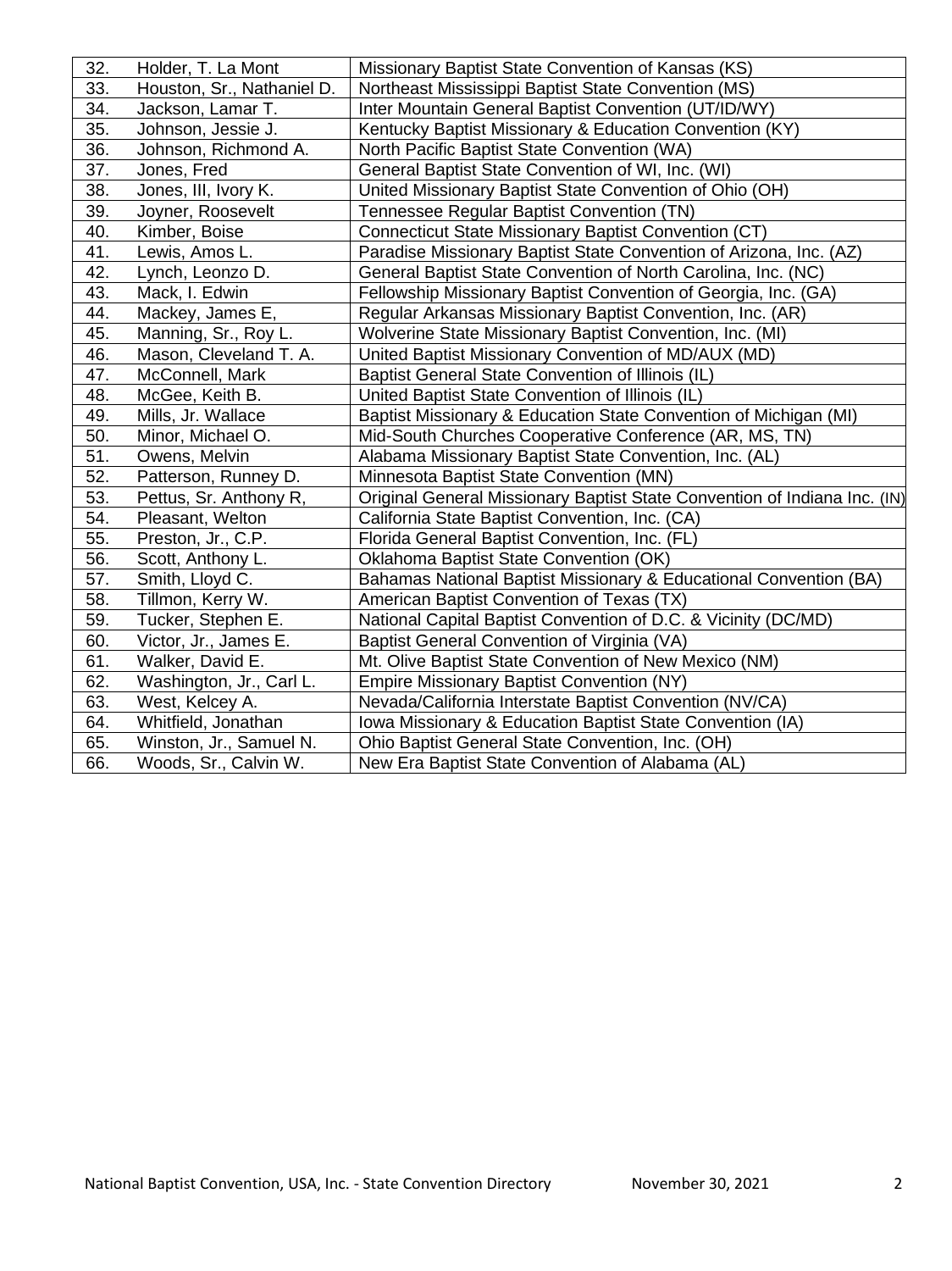# **Listing by States**

# **ALABAMA**

### **Alabama Missionary Baptist State Convention, Inc.**

Reverend Dr. Melvin Owens Mt. Zion Baptist Church P.O. Box 26 Lafayette, AL 36862 Phone: (334) 864-7310 Fax: (334) 864-7332 Cell: (334) 734-1241 Email[: moe3owens@gmail.com](mailto:moe3owens@gmail.com) Website: [www.alabamastatebaptist.org](http://www.alabamastatebaptist.org/) Annual Session: November (Monday after 2nd Sunday)

### **New Era Baptist State Convention of Alabama**

Reverend Dr. Calvin W. Woods, Sr. Shiloh Baptist Church 1753 34th Place North Birmingham, AL 35215 Phone: (205) 937-5679 (Church) Home: (205) 925-3641 Cell: (205) 937-5679 Email: [calvinwds205@aol.com](mailto:calvinwds205@aol.com) Annual Session: November (2nd Week)

# **ALASKA**

### **American/National Baptist Churches of Alaska**

Reverend Dr. Joe Blackburn Mount Pleasant Baptist Church 3030 Peger Road Fairbanks, AK 99709 Phone: (907) 374-6055 (Church) Fax: (907) 374-6056 Email: [pastor@mpbcalaska.com](mailto:pastor@mpbcalaska.com) Annual Session:

# **ARIZONA**

### **Paradise Missionary Baptist State Convention of Arizona, Inc.**

Reverend Dr. Amos L. Lewis Rising Star Missionary Baptist Church 2800 E. 36th Street Tucson, AZ 85713 10593 E. Avalon (Home) Tucson, AZ 85747 Phone: (520) 791-3068 (Church) Fax: (520) 791-9120 Cell: (520) 349-4876 Email: [alewis11057@aol.com](mailto:alewis11057@aol.com) Website: pmbscaz.org Annual Session: November

# **ARKANSAS**

### **Consolidated Missionary Baptist State Convention of Arkansas**

Reverend Dr. C. Dennis Edwards St. John Missionary Baptist Church P. O. Box 164457 Little Rock, AR 72216 Phone: (501) 975-0900 Fax: (501) 624-1645 Cell: (501) 813-4632

### Email: [episkopos-e@att.net](mailto:episkopos-e@att.net)

Website: [www.cmbsc29.com](http://www.cmbsc29.com/)  Annual Session: 4th Week of November

#### **Mid-South Churches Cooperative Conference (AR, MS, TN)**

Reverend Dr. Michael O. Minor The Hill-Hernando Baptist Church 1775 Memphis Street, Suite B Hernando, MS 38632 Phone: (662) 298-3584 Cell: (901) 826-8355 Email: [mom@midsouthchurches.com](mailto:mom@midsouthchurches.com) Website: www.midsouthchurches.com Annual Session: March

#### **Regular Arkansas Missionary Baptist Convention, Inc.**

Reverend Dr. James E. Mackey Rock of Ages Missionary Baptist Church P.O. Box 13508 Maumelle, AR 72113 Phone: (501) 851-8701 (Church) Fax: (501) 851-8702 Cell: (501) 348-8660 Email: [emackey23@yahoo.com](mailto:emackey23@yahoo.com) Website: www.reg-arbaptist.org Annual Session: November (following 2nd Sunday)

# **BAHAMAS**

## **Bahamas National Baptist Missionary and Educational Convention**

Reverend Dr. Lloyd C. Smith Mt. Horeb Baptist Church Shndx Port - P. O. Box N-4435 Nassau, BA Phone: (242) 327-1903 (Church) Office: (242) 325-0729 & 323-7286 Cell: (242) 357-4846 Email: [holidayindustrial@gmail.com](mailto:holidayindustrial@gmail.com) Conv. Email: [bnbmec@coralwave.com](mailto:bnbmec@coralwave.com) Annual Session: May

# **CALIFORNIA**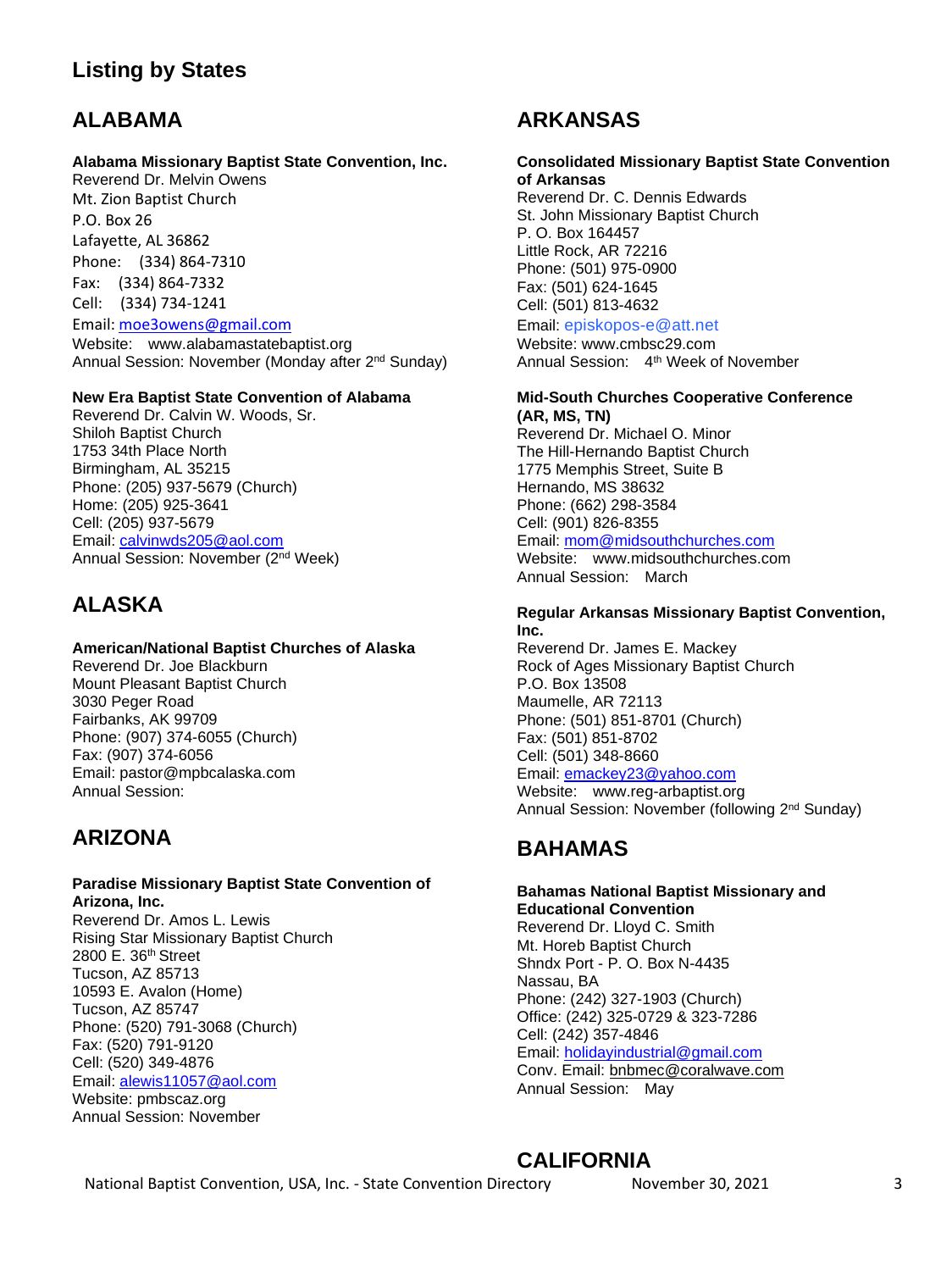### **California State Baptist Convention, Inc.**

Reverend Dr. Welton Pleasant, II Christ Second Baptist Church 1471 Martin Luther King, Jr. Avenue Long Beach, CA 90813 Phone: (562) 599-3421 Cell: (323) 347-9208 Email: [pastorp2@csbclb.org](mailto:pastorp2@csbclb.org) Website: www.calbaptist.com Annual Session: July (3rd Week)

### **California Bible Convention**

Reverend Dr. Lester Mosley Tabernacle Baptist Church 4155 McKinley Avenue Los Angeles, CA 90011 Church: (323) 231-2464 Email: [tabernaclebc@yahoo.com](mailto:tabernaclebc@yahoo.com) Annual Session: **Can't Reach Anyone**

#### **Nevada/California Interstate Missionary Baptist Convention**

Reverend Dr. Kelcey A. West Nehemiah Ministries Christian Church 3606 N. Rancho Drive Suite 144 Las Vegas, NV 89130 Phone: (702) 645-2544 Home: (702) 656-9133 Cell: (702) 860-6638 Email: [k32west@aol.com](mailto:k32west@aol.com) Annual Session: August (2nd Week)

### **Western Baptist State Convention of California**

Reverend Dr. Joe B. Hardwick Praise of Zion Baptist Church 8222 South San Pedro Street Los Angeles, CA 90003 Church: (323) 750-1033 Fax: (323) 789-1626 Cell: (323) 855-4830 Email: [carolhwynne1020@aol.com](mailto:carolhwynne1020@aol.com) Email: [drjbhardwickpoz@aol.com](mailto:drjbhardwickpoz@aol.com) Email: [westernbaptiststateconv.ca@gmail.com](mailto:westernbaptiststateconv.ca@gmail.com) Annual Session: August (1<sup>st</sup> Week)

# **COLORADO**

#### **Western States Baptist Convention/Colorado-Wyoming**

Reverend Dr. Terence E. Hendricks King Baptist Church 3370 Ivy Street Denver, Colorado 80207 Phone: (303) 388-3248 Study: (303) 355-1543 Cell: (303) 522-8854 Email: [tehen1@aol.com](mailto:tehen1@aol.com) Website: westernstatesbaptistconvention.org Annual Session: July (Week after 4<sup>th</sup> Sunday)

# **CONNECTICUT**

#### **Connecticut State Missionary Baptist Convention**

Reverend Dr. Boise Kimber First Calvary Baptist Church 609 Dixwell Avenue New Haven, CT 06511 Church: (203) 624-1426 Cell: (203) 996-8347 [drbkimber@gmail.com](mailto:drbkimber@gmail.com) Website: www.ctbaptist.org Annual Session: May (Week after 1<sup>st</sup> Sunday)

# **DELAWARE**

**United Baptist State Convention of Delaware, Inc.** Reverend Dr. W. Carver Brown 1230 N. Heald Street Wilmington, Delaware 19802 Phone: Fax: Cell: (302) 332-7146 Email: [w.carverbrown@gmail.com](mailto:w.carverbrown@gmail.com) Annual Session: May (2nd Week of May)

# **DISTRICT OF COLUMBIA**

#### **Baptist Convention of the District of Columbia and Vicinity**

Reverend Dr. A. Michael Charles Durant Trinidad Baptist Church 1000 R Street NW Washington, DC 20001 Phone: (202) 232-1685 Fax: (202) 265-1106 Cell: (202) 374-7452 Email: [ac\\_n\\_dc@yahoo.com](mailto:ac_n_dc@yahoo.com) Annual Convention: October

### **National Capital Baptist Convention of D.C. & MD**

Reverend Dr. Stephen E. Tucker New Commandment Baptist Church 6239 Audubon Drive Columbia MD 21044 Phone: (301) 262-0560 Fax: (410) 730-9154 Cell: (410) 570-4082 Website: ncbc.com Email: [srtuckermd@aol.com](mailto:srtuckermd@aol.com) Annual Session: October (3rd Week of October)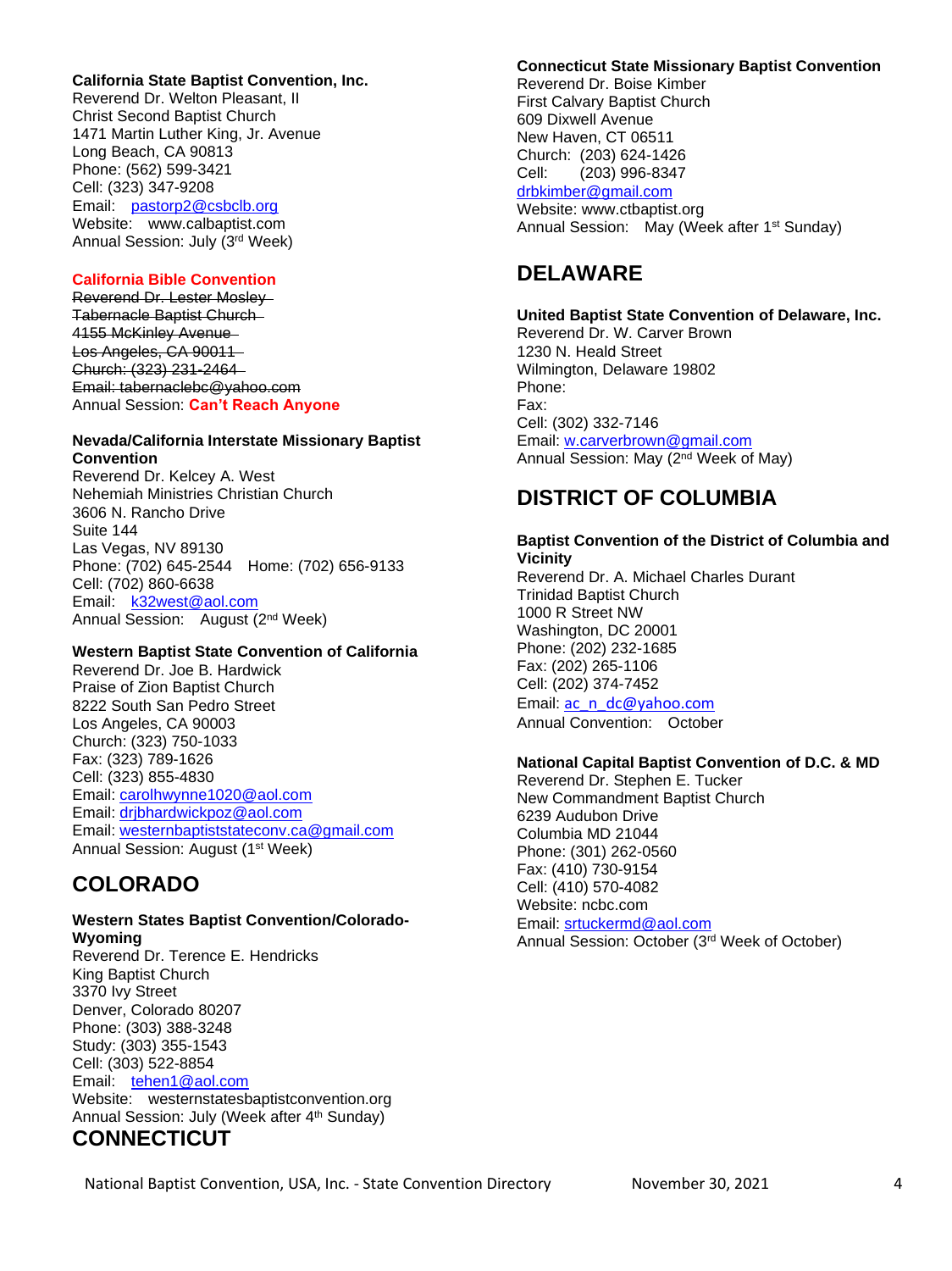# **FLORIDA**

## **Florida General Baptist Convention, Inc.**

Reverend Dr. C.P. Preston, Jr. Peaceful Zion Missionary Baptist Church 2400 NW 68th Street Miami, FL 33147 Church: (305) 836-1495 Fax: (305) 836-1412 Cell: (786) 461-8733 Home: (786) 657-7770 Email: [presidentpreston23@yahoo.com](mailto:presidentpreston23@yahoo.com) Email: [carlajames83@icloud.com](mailto:carlajames83@icloud.com) Annual Session: April (Monday After 1<sup>st</sup> Sunday)

# **GEORGIA**

### **General Missionary Baptist Convention of Georgia, Inc.**

Reverend Dr. Anthony Q. Corbett Lundy Chapel Missionary Baptist Church 2081 Forest Hill Road Macon, GA 31210 Phone: (478) 474-3400 Cell: (478) 290-2571 Email: [aqcorbett@bellsouth.net](mailto:aqcorbett@bellsouth.net) Website: www.ambcofaeorgia.org Annual Session: November (Monday After 2<sup>nd</sup> Sunday)

### **The Fellowship Missionary Baptist Convention of Georgia, Inc.**

Reverend Dr. I. Edwin Mack Unionville Missionary Baptist Church P.O. Box 20247 Macon, GA 31205 Church: (478) 785-0607 Cell: (478) 737-5543 Email: [unionvl@bellsouth.net](mailto:unionvl@bellsouth.net) (President's) Email: [fellowshipmbcg@gmail.com](mailto:fellowshipmbcg@gmail.com) (Convention) Website: www.fellowshipmbcg Annual Session: November (Tuesday after 1<sup>st</sup> Sunday)

# **IDAHO**

## **Inter Mountain General Baptist Convention (UT/ID/WY)**

Reverend Dr. Lamar T. Jackson True Vine Baptist Church P.O. Box 2594 Salt Lake City, UT 84111 Cell: (801) 698-9350 Email: [pastorltjackson@msn.com](mailto:pastorltjackson@msn.com) Website: Annual Session: August (2nd Week)

## **Baptist General State Convention of Illinois**

Reverend Dr. Mark McConnell New Cornerstone Baptist Church 3609 W. Harmon Highway Peoria, IL 61604 Church: (309) 676-8983 Cell: (309) 339-9434 Email: [spnmam1@yahoo.com](mailto:spnmam1@yahoo.com) Website: www[.baptistgeneralstateconvention.org](http://www.baptistgeneralstateconvention.org/) Annual Session: June

### **United Baptist State Convention of Illinois**

Reverend Dr. Keith B. McGee Messiah Temple M. B. Church 10400 South Halsted Chicago, IL 60628 Church: (773) 881-4548 Fax: (773) 881-4299 Cell: (773) 610-1829 Email: [pastorkbm@mtmbc.org](mailto:pastorkbm@mtmbc.org) Website: www.ubscofil.org Annual Session: June

# **INDIANA**

#### **General Missionary Baptist State Convention of Indiana, Inc.**  Reverend Dr. Raymond C. Dix, Jr. Pilgrim Baptist Church

1331 Gay Street Fort Wayne, IN 46803 Church: (260) 424-5416 Cell: (260) 444-7963 Email: [pastordixjr@pilgrimbcfw.org](mailto:pastordixjr@pilgrimbcfw.org) Website: gmbsc.org Annual Session: July (2nd Full Week)

### **Original General Missionary Baptist State Convention of Indiana Inc.**

Reverend Dr. Anthony R. Pettus, Sr. Greater Progressive Baptist Church 2215 John Street Ft. Wayne, IN 46803 Phone: (260) 744-6235 Fax: (260) 744-6460 Cell: (260) 410-9967 Email: [revarps@msn.com](mailto:revarps@msn.com) Email: info@greaterprogressive.org Website: Annual Session: July (Monday after 2nd Sunday)

# **ILLINOIS**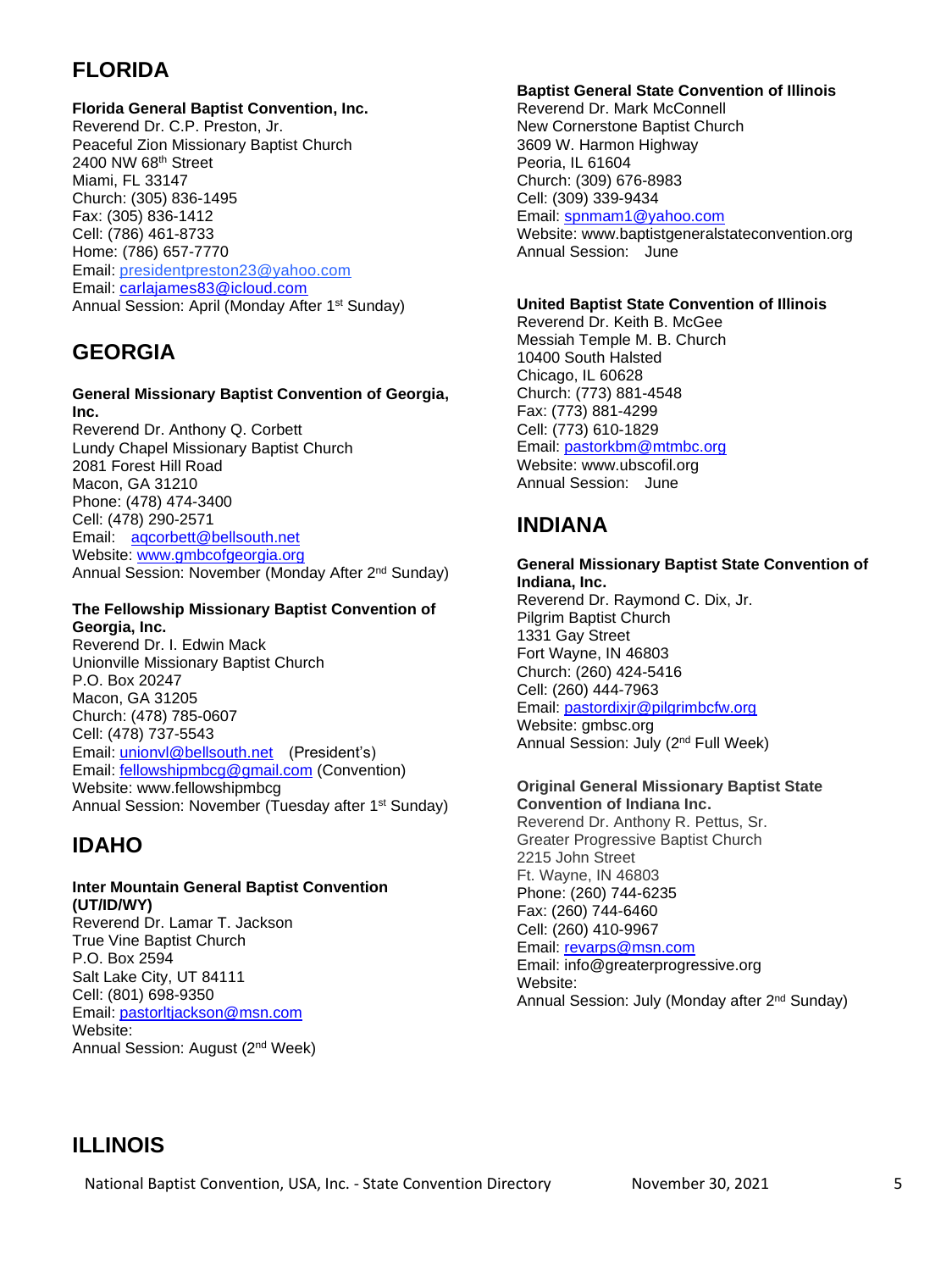# **IOWA**

### **Iowa Missionary & Education Baptist State Convention**  Reverend Dr. Jonathan Whitfield

Corinthian Baptist Church 814 School Street Des Moines, IA 50309 Church: (515) 243-4073 Cell: (515) 527-5851 [pastor@corinthianbc.org;](mailto:pastor@corinthianbc.org) [citywhit@yahoo.com](mailto:citywhit@yahoo.com) Annual Session: August (Monday after 2nd Sunday)

# **KANSAS**

## **Missionary Baptist State Convention of Kansas**

Reverend Dr. T. La Mont Holder P.O. Box 8343 Wichita, KS 67208 Phone: 316-684-6569 Fax: 316-684-6560 Cell: (316) 617-9530 Email: [revtlh@yahoo.com](mailto:revtlh@yahoo.com) Website: www.kansasbaptist.org Annual Session: October

# **KENTUCKY**

### **Kentucky Baptist Missionary & Education State Convention**

Reverend Dr. Jessie J. Johnson Greater Antioch Missionary Baptist Church 500 Mears Street Fulton, KY 42041 Church: (270) 241-4000 Cell: (731) 431-7118 Email: [jamesjohnson48@aol.com](mailto:jamesjohnson48@aol.com) Annual Session: May (Week After 1<sup>st</sup> Saturday)

# **LOUISIANA**

## **Greater Louisiana Baptist Convention, Inc.**

Reverend Dr. Leo D. Cyrus, Sr. 5856 Greenwell Springs Road Baton Rouge, LA 70806 Phone: (225) 926-0246 Fax: (225) 925-8022 Cell: (225) 252-0246 Email: [leocyrussr@yahoo.com](mailto:leocyrussr@yahoo.com) Administrative Assistant: Debra Martin Email: debrajmartin59@yahoo.com Website: www.glbchome.org Annual Session: July (3rd Week)

#### Christian Baptist Church 4460 5th Avenue Lake Charles, LA 70605 Church: (337) 436-6530 Fax: (337) 478-6426 Cell: (337) 377-4877 Email: [edwardal@bellsouth.net](mailto:edwardal@bellsouth.net) Annual Session: July (3rd Week)

# **MARYLAND**

## **Baptist Convention of the District of Columbia and Vicinity**

Reverend Dr. A. Michael Charles Durant Trinidad Baptist Church 1000 R Street NW Washington, DC 20001 Phone: (202) 232-1685 Fax: (202) 265-1106 Cell: (202) 374-7452 Email: [ac\\_n\\_dc@yahoo.com](mailto:ac_n_dc@yahoo.com) Annual Convention: October

### **United Baptist Missionary Convention & Auxiliaries of the State of Maryland, Inc.**

Reverend Dr. Cleveland T. A. Mason, II Asst: Alexis Brown Maddox Perkins Square Baptist Church 2516 Edmondson Avenue Baltimore, MD 21223-1059 Church: (410) 945-0445 Fax: (410) 945-0005 Exec. Asst: Elizabeth Tedford-Miller Conv. (410) 523-2950 Fax: (410) 523-0258 Cell: (410) 419-2050 Email: [presidentmason@ubmcofmd.org](mailto:presidentmason@ubmcofmd.org) Email: [executivesecretary@ubmcofmd.org](mailto:executivesecretary@ubmcofmd.org) Website: ubmcofmd.org Annual Session: May (3rd Full Week of May)

## **National Capital Baptist Convention of D.C. & MD**

Reverend Dr. Stephen E. Tucker New Commandment Baptist Church 6239 Audubon Drive Columbia MD 21044 Phone: (301) 262-0560 Fax: (410) 730-9154 Cell: (410) 570-4082 Website: ncbc.com Email: [srtuckermd@aol.com](mailto:srtuckermd@aol.com) Annual Session: October (3rd Week of October)

### **Louisiana Missionary Baptist State Convention**

National Baptist Convention, USA, Inc. - State Convention Directory November 30, 2021 6 Reverend Dr. Edward J. Alexander, Jr.

# **MASSACHUSETTS**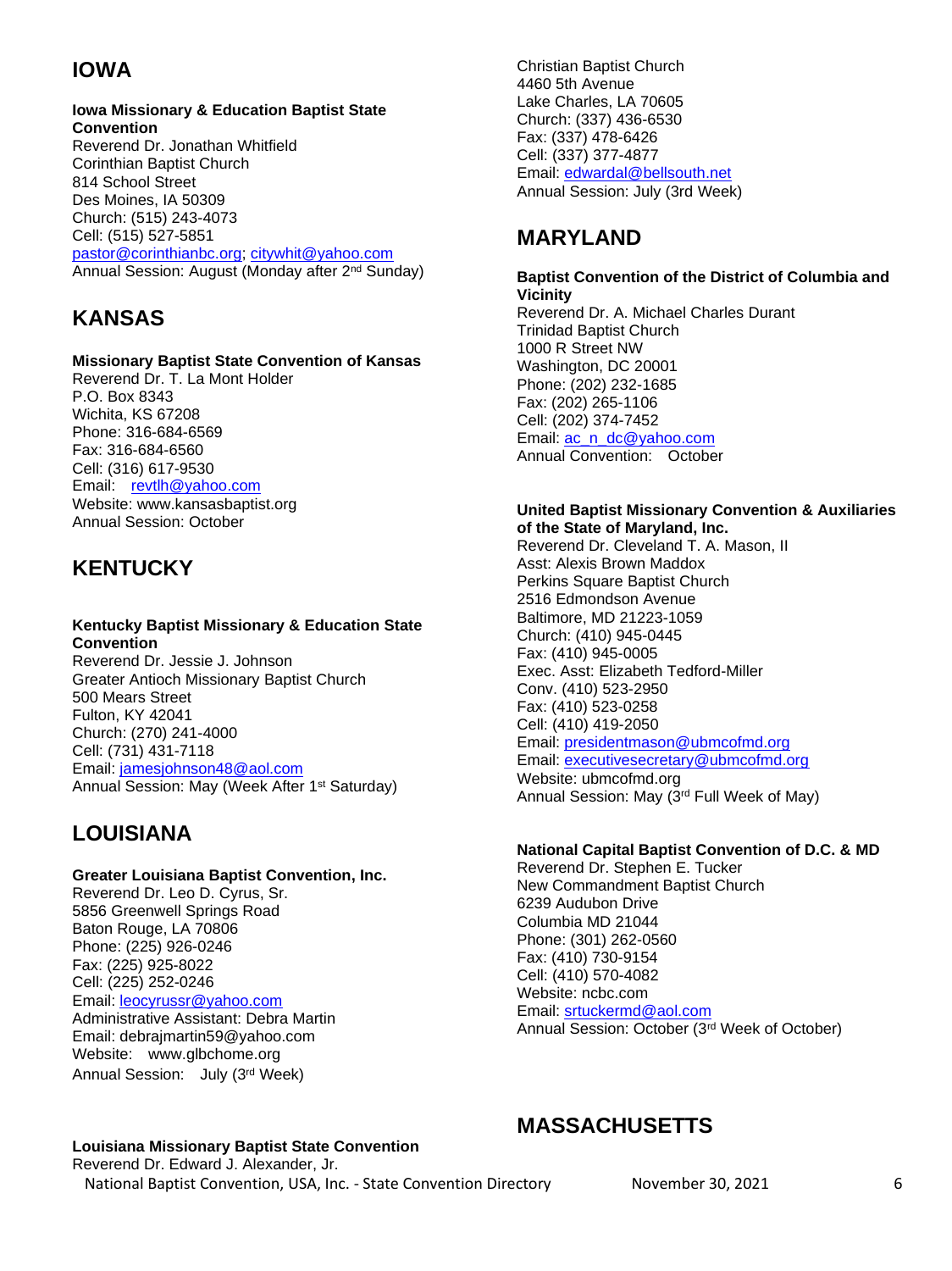### **United Baptist Convention MA/RI/NH**

Reverend Dr. Sam Campbell Joy Missionary Baptist Church 73 Ardsley Circle Brockton, MA 02302 Phone: (508) 580-0988 Home: (508) 587-5370 Cell: (508) 245-8881 Email: [samcampbell1@verizon.net](mailto:samcampbell1@verizon.net) Email: [unitedbaptistconvention\\_ma\\_ri\\_nh@ymail.com](mailto:unitedbaptistconvention_ma_ri_nh@ymail.com) Website: http://unitedbaptistconventionofmarinh.cwwsites.com/ Annual Session: July (1<sup>st</sup> Week After 4<sup>th</sup> of July)

# **MICHIGAN**

### **Baptist Missionary & Education State Convention of MI**

Reverend Dr. Wallace Mills, Jr. New Ebenezer Baptist Church 6300 Hartford Street Detroit, MI 48210 Church Office: (313) 361-0087 Fax: (313) 361-0087 Cell: (313) 330-1364 Email: [mills\\_pastor@yahoo.com](mailto:mills_pastor@yahoo.com) Annual Session: August

### **Wolverine State Missionary Baptist Convention, Inc.**

Reverend Dr. Roy L. Manning, Sr. Corinthian Missionary Baptist Church 615 South Jefferson Avenue P.O. Box 598 Saginaw, MI 48607 Phone (989) 754-1820 (Church) Phone: (989) 755-3745 (Convention) Cell: (989) 213-2962 Email: [dpaula@att.net](mailto:dpaula@att.net) (Convention) Email: [rmanning2619@gmail.com](mailto:rmanning2619@gmail.com) (President) Website: [www.wolv615@att.net](http://www.wolv615@att.net)  Annual Session: July (Week before 1<sup>st</sup> Sunday in August)

# **MINNESOTA**

### **Minnesota Baptist State Convention**

Reverend Dr. Runney D. Patterson New Hope Baptist Church 711 Bradley Street St. Paul, MN 55130 Phone: (651) 772-4080 Fax: (651) 774-2925 Cell: (662) 871-7666 **Email:** [runneypatterson@yahoo.com](mailto:runneypatterson@yahoo.com) Website: minnesotastatebaptistconvention.com Annual Session: Monday after 3rd Sunday in August

# **MISSISSIPPI**

### **East Mississippi Baptist State Convention, Inc.**

Reverend Dr. Ecclesiastes T. Goodwin, Sr. New Pilgrim Missionary Baptist Church P.O. Box 224 Meridian, MS 39302 Phone: (601) 938-8903 (Church) Cell: (601) 604-6846 Email: [revegoodwin@gmail.com](mailto:revegoodwin@gmail.com) Annual Session: Week after 4<sup>th</sup> Sunday in October

#### **General Missionary Baptist and Educational State Convention of Mississippi, Inc.**

Reverend Dr. Lonnie Gunn Spangle Banner Missionary Baptist Church P. O. Box 348 Shaw, MS 38773 Cell: (662) 588-4315 Email: [spanglebannermbc@gmail.com](mailto:spanglebannermbc@gmail.com) Annual Session: July (2nd week)

#### **Mid-South Churches Cooperative Conference (AR, MS, TN)**

Reverend Dr. Michael O. Minor The Hill-Hernando Baptist Church 1775 Memphis Street, Suite B Hernando, MS 38632 Phone: (662) 298-3584 Cell: (901) 826-8355 Email: [mom@midsouthchurches.com](mailto:mom@midsouthchurches.com) Website: www.midsouthchurches.com

Annual Session: March

### **General Missionary Baptist State Convention of MS, Inc.**

Reverend Dr. Reginald M. Buckley Cade Chapel Missionary Baptist Church 1000 West Ridgeway Street Jackson, MS 39213 Phone: (601) 366-5463 Cell: (601) 672-2177 Email: [reginaldbuckley@gmail.com](mailto:reginaldbuckley@gmail.com) Website: www.gmbsc.org Annual Session: July (3rd Week)

### **New Educational State Convention of Mississippi**

Reverend Dr. W. L. Hightower New Zion Baptist Church 48 New Zion Road Louisville, MS 39339 Home: (662) 773-2250 Cell: (662) 803-2125 Cell (Wife-Effie): (662) 803-7372 Email: [evang\\_tower@aol.com](mailto:evang_tower@aol.com) Annual Session: June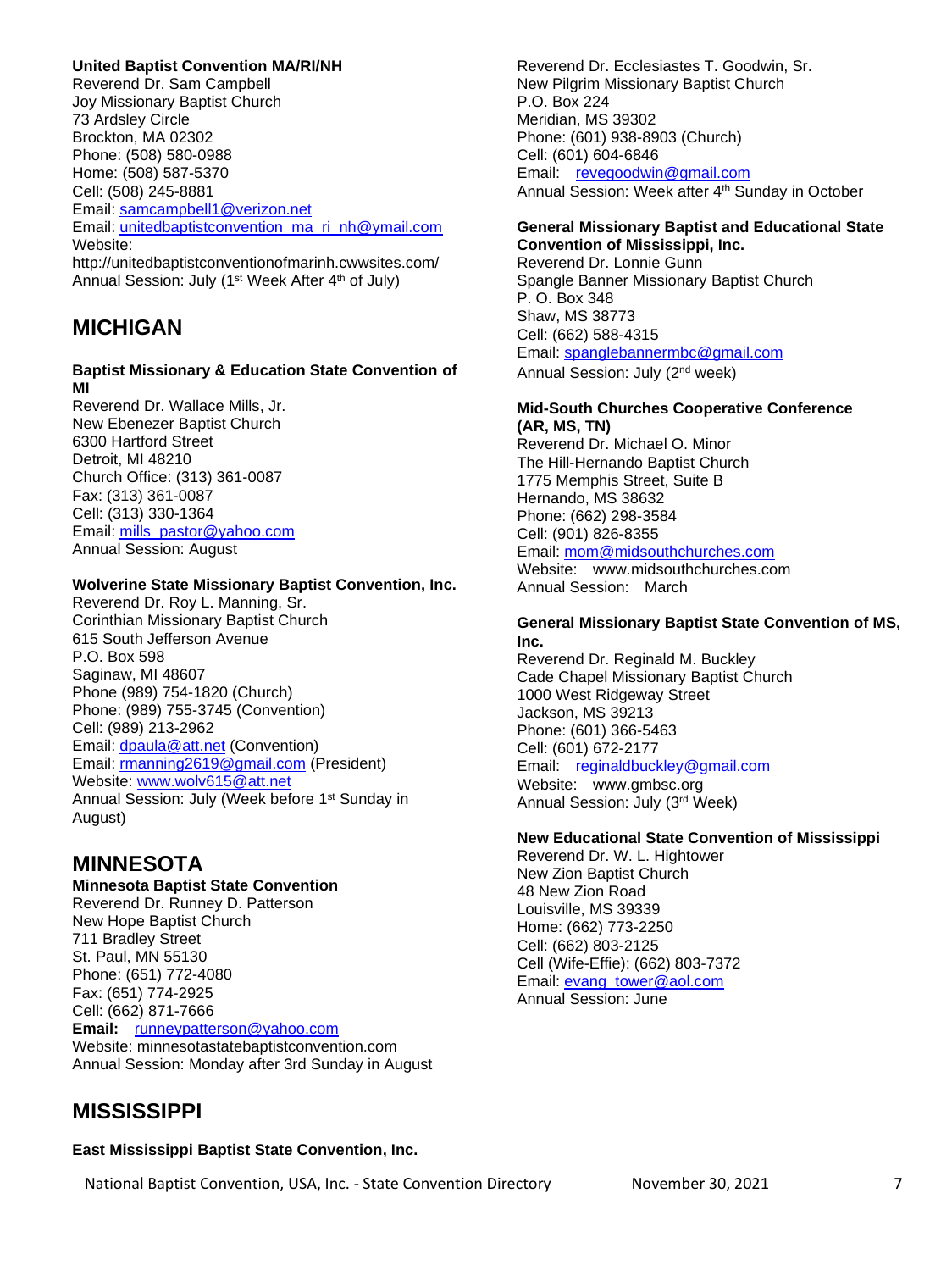#### **North Mississippi Baptist Educational Convention**

Reverend Dr. Sherman L. Helton, Sr. New Hope Baptist Church 1407 Church Road East Southaven, MS 38671 Phone: (662) 349-3367 Fax: (662) 349-3343 Cell: (901) 486-6815 Email: [drhelton@bellsouth.net](mailto:drhelton@bellsouth.net) Annual Session: November

### **Northeast Mississippi Baptist State Convention**

Reverend Dr. Nathaniel D. Houston, Sr. P.O. Box 2054 Starkville, MS 39760 Phone: Cell: (662) 352-1763 Email: [nhoustonsr1952@gmail.com](mailto:nhoustonsr1952@gmail.com) Annual Session: July (Week after 1<sup>st</sup> Sunday)

# **MISSOURI**

#### **Missionary Baptist State Convention of Missouri**

Reverend Dr. Linden Bowie Zion Travelers M.B. Church 351 Chambers Road St. Louis, MO 63137 Phone: (314) 868-7404 Fax: (314) 388-2944 Cell: (314) 606-0306 Email: [bowielinden@yahoo.com](mailto:bowielinden@yahoo.com) Website: www.mbscm.org Annual Session: October

# **NEBRASKA**

#### **New Era Baptist State Convention of Nebraska, Inc.**

Reverend Dr. Dwayne Hawkins 2505 North 24th Street Suite #115 Omaha, NE 68110 Phone: (402) 502-2828 Cell: (402) 990-5474 Email: [office@newerabaptist.org](mailto:office@newerabaptist.org) Headquarters@newerabaptiststateconventionofne.com

Website: www.newerabaptiststateconventionofne.com Annual Session: August

### **United Baptist Convention MA/RI/NH**

Reverend Dr. Samuel L. Campbell Joy Missionary Baptist Church 73 Ardsley Circle Brockton, MA 02302 Phone: (508) 580-0988 Home: (508) 587-5370 Cell: (508) 245-8881 Email: [samcampbell1@verizon.net](mailto:samcampbell1@verizon.net) Email: [unitedbaptistconvention\\_ma\\_ri\\_nh@ymail.com](mailto:unitedbaptistconvention_ma_ri_nh@ymail.com) Website: http://unitedbaptistconventionofmarinh.cwwsites.com/ Annual Session: July (1<sup>st</sup> Week After 4<sup>th</sup> of July)

# **NEW JERSEY**

#### **General Baptist Convention of New Jersey**

Reverend Dr. George A. Blackwell, III Good Neighbor Baptist Church 100 Chancellor Avenue Newark, NJ 07112 Phone: (973) 926-0932 Cell (973) 632-0721 Email: [gblack1228@aol.com](mailto:gblack1228@aol.com) Exec. Administrator: Jackie Carter [jackiecart@aol.com](mailto:jackiecart@aol.com) (908) 400-7028 Cell Website: abcofnewiersey.org Annual Session: October (Week After 1st Sunday)

### **United Missionary Baptist Convention of NJ, Inc.**

Reverend Dr. Marilyn M. Harris First Baptist Church of Teaneck 1592 Teaneck Road Teaneck, NJ 07666 Phone: (201) 837-1317 Fax: (201) 837-7588 Cell: (201) 396-9510 Email: [marilyn\\_harris@msn.com](mailto:marilyn_harris@msn.com) Website: www.umbcnj.org Annual Session: October (2nd Week of October)

# **NEW MEXICO**

**Mt. Olive Missionary Baptist State Convention of New Mexico, Inc.** Reverend Dr. David E. Walker Antioch Baptist Church 305 47th Street NW Albuquerque, NM 87105 Office: (505) 831-2088 Fax: (505) 831-4111 Cell: (505) 264-4031 Email: [davwalker1019@comcast.net](mailto:davwalker1019@comcast.net) Website: www.mombsc.org Annual Session: July (Monday after 3rd Sunday)

# **NEW YORK**

## **NEW HAMPSHIRE**

**Empire Baptist Missionary Convention of New York**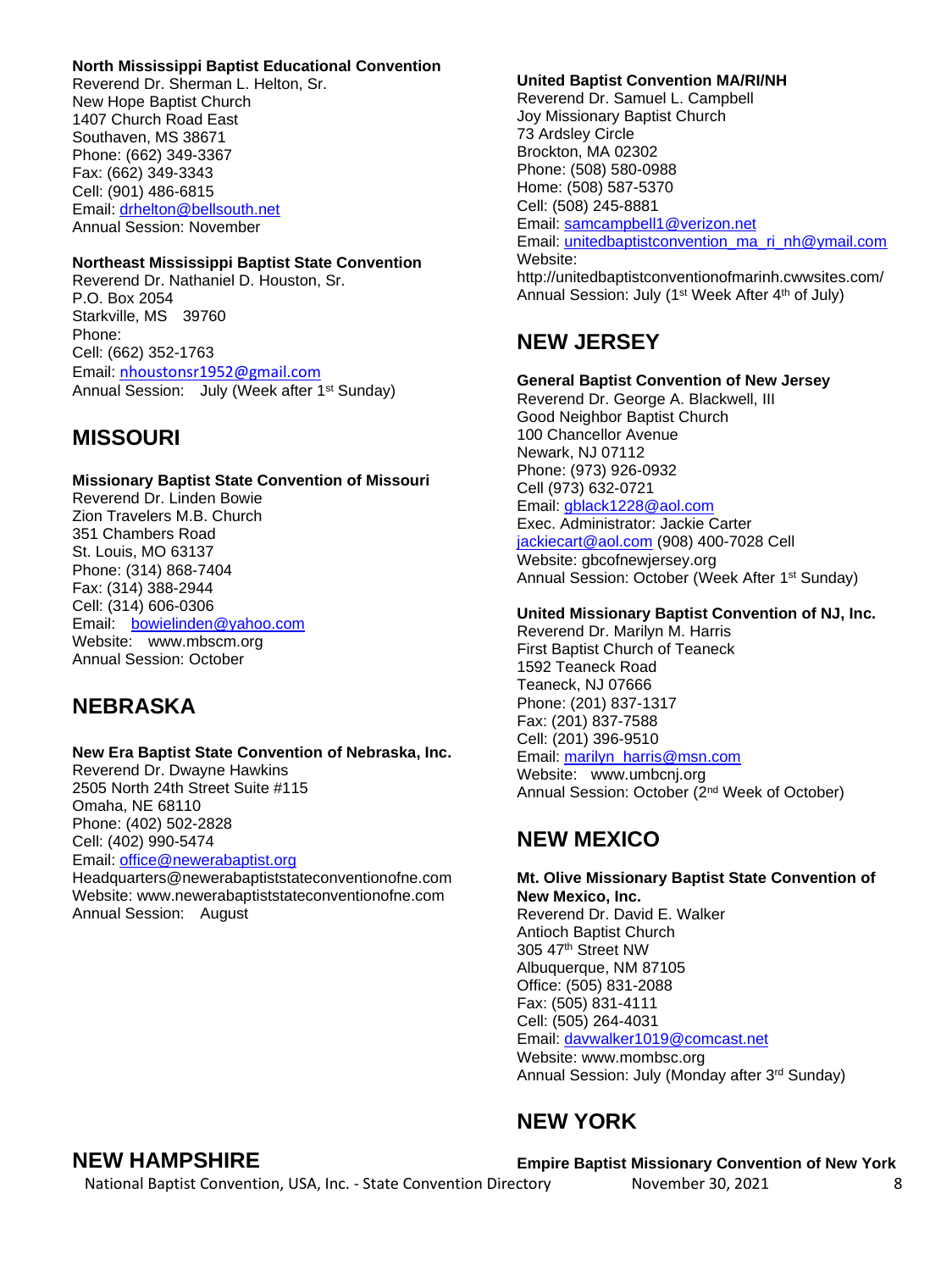Reverend Dr. Carl L. Washington, Jr. New Mount Zion Baptist Church 171 W. 140<sup>th</sup> Street New York City, NY 10030 Phone: (212) 283-0788 Fax: (212) 283-9069 Cell: (917) 566-4510 Email: [pastorwash@aol.com](mailto:pastorwash@aol.com) Email: [fbostic@empirebaptistconvention.org](mailto:fbostic@empirebaptistconvention.org) Website: empirebaptistconvention.org Annual Session: October (Week After 3rd Sunday)

# **NEVADA**

#### **Nevada/California Interstate Missionary Baptist Convention**

Reverend Dr. Kelcey A. West Nehemiah Ministries Christian Church 3606 N. Rancho Drive Suite 144 Las Vegas, NV 89130 Phone: (702) 645-2544 Home: (702) 656-9133 Cell: (702) 860-6638 Email: [k32west@aol.com](mailto:k32west@aol.com) Annual Session: August (2<sup>nd</sup> Week)??

# **NORTH CAROLINA**

### **General Baptist State Convention of North Carolina, Inc.**

Reverend Dr. Leonzo D. Lynch Ebenezer Baptist Church of Charlotte 2020 West Sugar Creek Road Charlotte, NC 28262 Phone: (704) 598-2219 Fax: (704) 598-8774 Cell: (704) 609-4757 Email: [leonzolynch@yahoo.com](mailto:leonzolynch@yahoo.com) Annual Session: October (Week after 4<sup>th</sup> Sunday)

# **OHIO**

### **Ohio Baptist General State Convention, Inc.**

Reverend Dr. Samuel N. Winston, Jr. Calvary Missionary Baptist Church 3375 W. Siebenthaler Avenue Dayton, OH 45406 Phone: (937) 268-6737 Cell: (937) 313-9125 Email: [samuelwinston@yahoo.com](mailto:samuelwinston@yahoo.com) Website: www.obgc1896.org Annual Session: July (3rd Full Week)

### **Ohio Baptist State Convention**

Reverend Dr. Michael H. Harrison, Sr. Union Baptist Church 528 Lincoln Avenue

Youngstown, Ohio 44502 Phone: (330) 746-1217 Fax: (330) 746-7552 Cell: (330) 329-1791 Email: [pastor1136@yahoo.com](mailto:pastor1136@yahoo.com) Website: obsc1.org Annual Session: October (2nd Week)

## **United Missionary Baptist State Convention of Ohio**

Reverend Dr. Ivory K. Jones, III Grace Missionary Baptist Church 3742 E. 131st Street Cleveland, OH 44120 Main: (216) 561-4030 Fax: (216) 561-4031 Cell: (216) 355-2029 Email: [ivoryjonesiii@yahoo.com](mailto:ivoryjonesiii@yahoo.com) Annual Session: August (2<sup>nd</sup> Sunday)

# **OKLAHOMA**

### **Oklahoma Baptist State Convention**

Reverend Dr. Anthony L. Scott First Baptist Church North Tulsa 1414 N. Greenwood Avenue Tulsa, OK 74106 Office: (918) 582-5129 Cell: (918) 809-3379 Email: [revalscott21@gmail.com](mailto:revalscott21@gmail.com) Annual Session: October

# **PENNSYLVANIA**

**The Pennsylvania Baptist State Convention, Inc.**  Reverend Dr. Bruce N. Alick Zion Baptist Church 224 Washington Street Reading, PA 19607 Phone: (610) 376-5944 Fax: (610) 396-1398 Cell: (215) 359-6542 Email: [dralick@gmail.com](mailto:dralick@gmail.com) Website: [www.thepbsc.org](http://www.thepbsc.org/) Annual Session: October (1<sup>st</sup> Weekend October)

# **RHODE ISLAND**

**United Baptist Convention MA/RI/NH**  Reverend Dr. Samuel L. Campbell Joy Missionary Baptist Church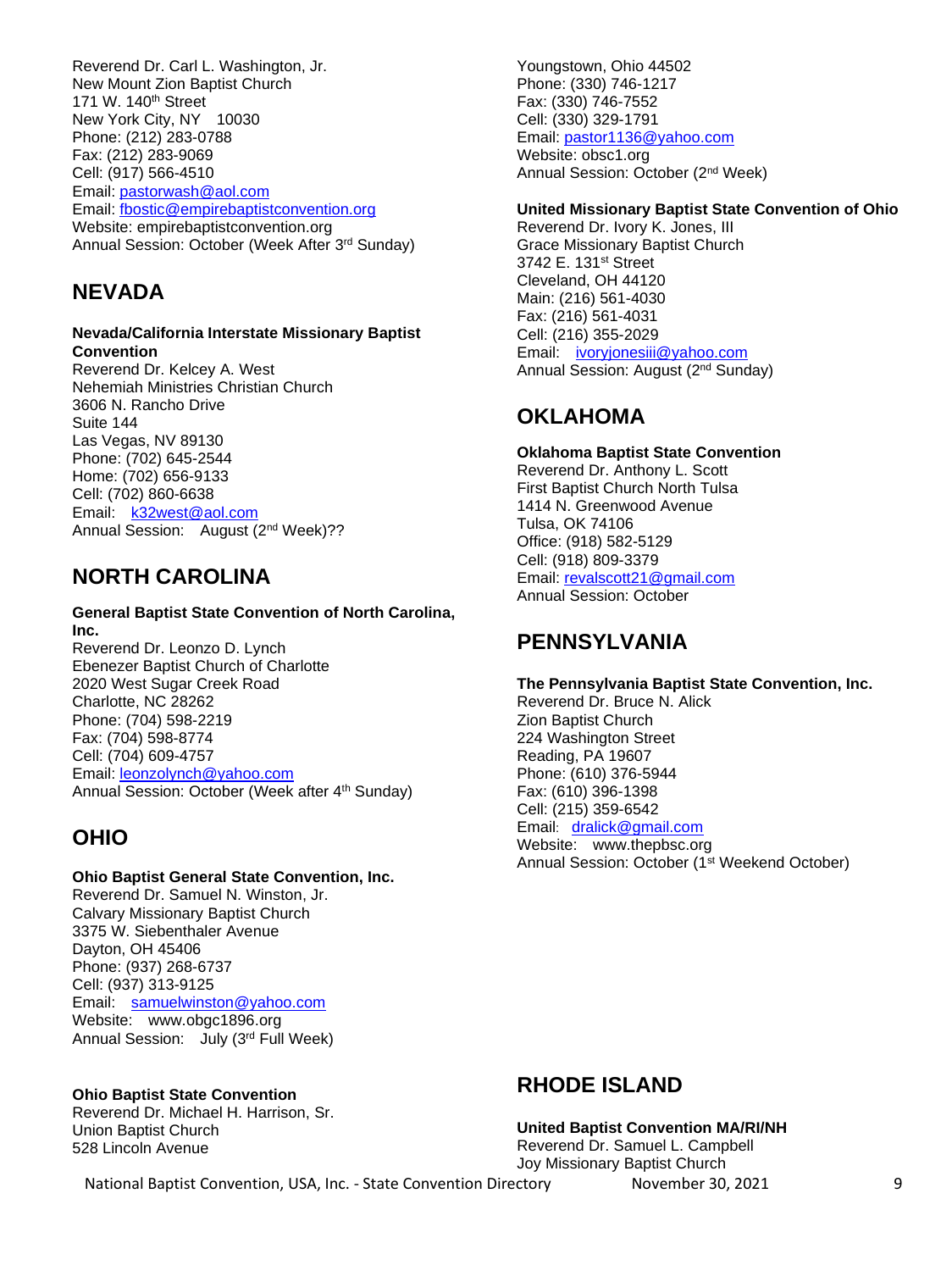73 Ardsley Circle Brockton, MA 02302 Phone: (508) 580-0988 Home: (508) 587-5370 Cell: (508) 245-8881 Email: [samcampbell1@verizon.net](mailto:samcampbell1@verizon.net) Email: [unitedbaptistconvention\\_ma\\_ri\\_nh@ymail.com](mailto:unitedbaptistconvention_ma_ri_nh@ymail.com) Annual Session: July (1<sup>st</sup> Week After 4<sup>th</sup> of July)

# **SOUTH CAROLINA**

#### **Baptist Educational & Missionary Convention of South Carolina**

Reverend Dr. Donald E. Greene, Jr. Andrew Chapel Baptist Church 1531 Hampton Street Columbia, South Carolina 29201 Phone: (803) 931-8811 (Conv.) Phone: (803) 531-0303 (Church) Cell: (803) 707-5822 Email: [president@bemcsc.org](mailto:president@bemcsc.org) Email: [pastordegreene@bellsouth.net](mailto:pastordegreene@bellsouth.net) Website: [www.bemsc.org](http://www.bemsc.org/) Annual Session: May (After 1<sup>st</sup> Sunday)

# **TENNESSEE**

#### **Mid-South Churches Cooperative Conference (AR, MS, TN)**

Reverend Dr. Michael O. Minor The Hill-Hernando Baptist Church 1775 Memphis Street, Suite B Hernando, MS 38632 Phone: (662) 298-3584 Cell: (901) 826-8355 Email: [mom@midsouthchurches.com](mailto:mom@midsouthchurches.com) Website: www.midsouthchurches.com Annual Session: March

### **Tennessee Baptist Missionary & Education**

**Convention, Inc.** Reverend Dr. Christopher B. Davis St. Paul Baptist Church 2124 East Holmes Road Memphis, TN 38116 Church: (901) 346-5544 Fax: (901) 346-3355 Cell: (901) 604-4822 Email: [pastordavis@spbcmemphis.org](mailto:pastordavis@spbcmemphis.org) Website: tbmec.org Annual Session: October

### **Tennessee Regular Baptist Convention**

Reverend Dr. Roosevelt T. Joyner Koinonia Baptist Church, Inc. 4340 Milbranch Road Memphis, TN 38116 Phone: (901) 396-2944

Cell: (901) 626-8873 Email: [drtjoyner64@yahoo.com](mailto:drtjoyner64@yahoo.com) Annual Session: October (May be changed)

# **TEXAS**

### **American Baptist Convention of Texas**

Reverend Dr. Kerry W. Tillmon 3009 Avenue M Galveston, TX 77550 Phone: (409) 682-6548 Fax: (409) 762-5862 Cell: (409) 682-6548 Email: [ktillmon@aol.com](mailto:ktillmon@aol.com) Website: www.abgct.com Annual Session: October

#### **Baptist Missionary and Education Convention of Texas**

Reverend Dr. B. R. Daniels **(Interim until 2021)** Beth Eden Baptist Church 3208 Wilbarger Street Fort Worth, TX 76119 Phone: (817) 534-0283 Cell: (817) 201-9667 Email: [betheden3208@yahoo.com](mailto:betheden3208@yahoo.com) Annual Session: October

### **Texas State Missionary Baptist Convention, Inc.**

Reverend Dr. Bruce D. Datcher Ebenezer Missionary Baptist Church 1901 Amanda Avenue Fort Worth, TX 76105 Phone: (817) 535-3094 Fax: (817) 535-3657 Cell: (817) 681-2466 Email: [bddatcher@swbell.net](mailto:bddatcher@swbell.net) Website: texasstatembc.com Annual Session: October

### **Texas Educational Baptist State Convention**

Reverend Dr. S. L. Curry, Jr. New Zion Baptist Church P.O. Box 747 Winona, TX 75792 Phone: (903) 877-9378 Fax: (903) 877-9378 Cell: (903) 283-0502 Email: [thevoiceofzion@msn.com](mailto:thevoiceofzion@msn.com) Website: www.tebsc.com Annual Session: October

## **UTAH**

**Inter Mountain General Baptist Convention (UT/ID/WY)** Reverend Dr. Lamar T. Jackson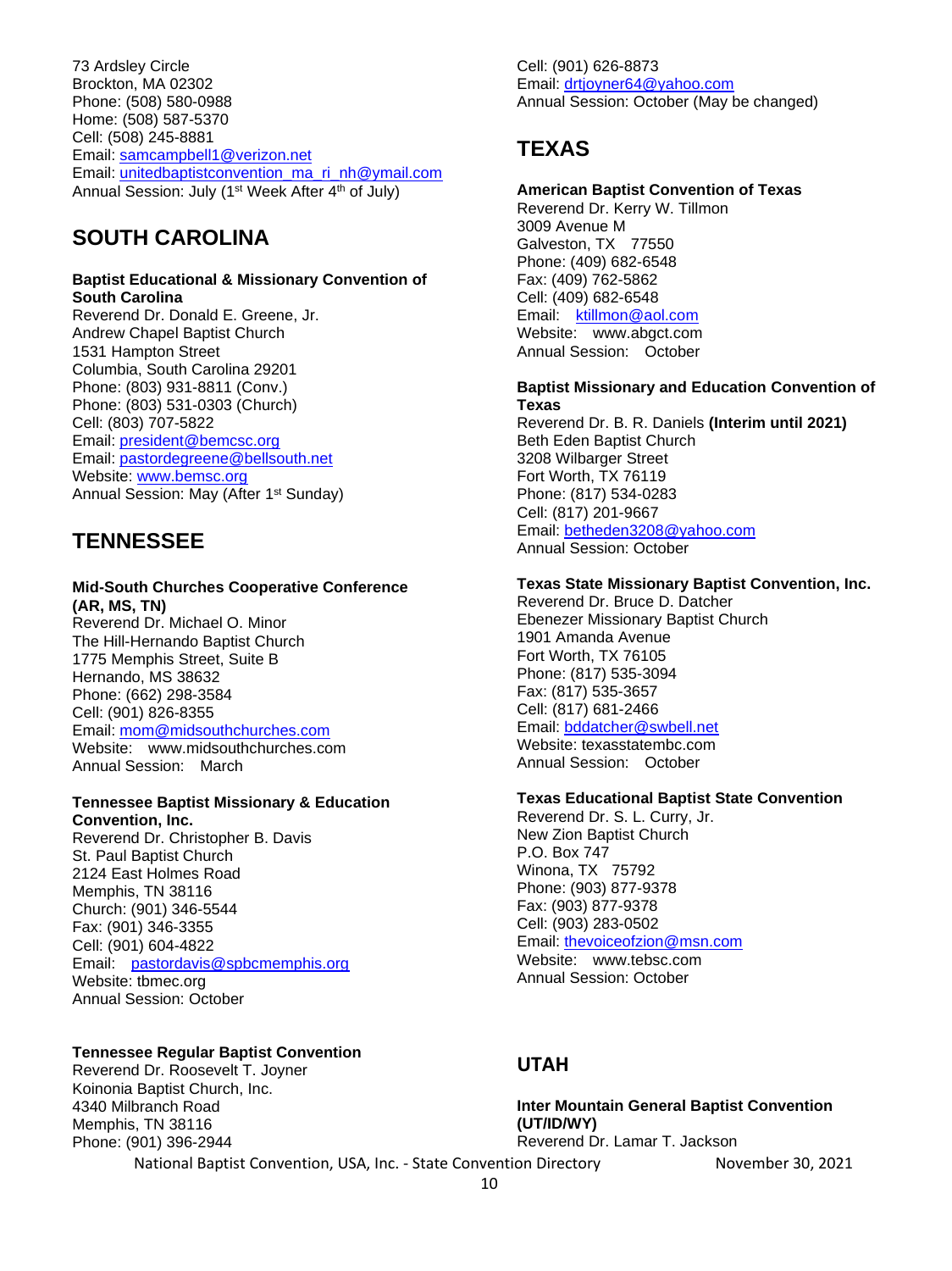True Vine Baptist Church P.O. Box 2594 Salt Lake City, UT 84111 Cell: (801) 698-9350 Email: [pastorltjackson@msn.com](mailto:pastorltjackson@msn.com) Annual Session: August (2nd Week)

# **VIRGINIA**

### **Baptist General Convention of Virginia**

Reverend Dr. James E. Victor, Jr. Mt. Olive Baptist Church 1601 South 13th Road Arlington, VA 22204 Phone: (703) 920-7293 Cell: (703) 599-1570 Email: [pastor@mtolivebc.org](mailto:pastor@mtolivebc.org) Website: www.bgcva.org Annual Session: 3rd Week of August

### **Virginia Baptist State Convention**

Reverend Dr. D. Tyrone Brandon First Calvary Baptist Church 813 Henry Street Norfolk VA 23504 Phone: (757) 622-7418 Conv: (757) 708-0410 Cell: 804-683-6293 Email: [dbrandonvbsc@gmail.com](mailto:dbrandonvbsc@gmail.com) Adm. Asst. Dr. Tonya Sprull (757) 807-9504 Cell Annual Session: May (2nd Week After 2nd Sunday)

# **WASHINGTON**

### **North Pacific Baptist State Convention**

Reverend Dr. Richmond A. Johnson Mt. Zion Missionary Baptist Church 1906 13th Street Bremerton, WA 98337 Phone: (360) 377-9169 Fax: (360) 377-5120 Cell: (253) 318-8700 Email: [richmondj1313@msn.com](mailto:richmondj1313@msn.com) Website: www.thenpbca.org Annual Session: July (3rd Week)

# **WEST VIRGINIA**

**Mountain State Baptist Convention of WV, Inc. (No Current Information for This Convention)**

### **West Virginia Baptist State Convention**

Reverend Dr. Charles Collins Mt. Olive Missionary Baptist Church 4067 Miletus Road Salem, WV 26426 Cell: (304) 888-1468

Email: [collinscharles452@gmail.com](mailto:collinscharles452@gmail.com)  Annual Session: August (After 3rd Sunday)

# **WISCONSIN**

### **General Baptist State Convention of WI, Inc.**

Reverend Dr. Fred Jones Canaan Baptist Church 2975 North 11th Street Milwaukee, WI 53206 Home: (414) 616-1509 Cell: (414) 795-5655 Email: [ejon312@aol.com](mailto:ejon312@aol.com) Church: [canaanforchrist@aol.com](mailto:canaanforchrist@aol.com) Website: www.generalbaptistwi.org Annual Session: August

### **Wisconsin General Baptist State Convention, Inc.**

Reverend Dr. Keith T. Evans Greater Mt. Eagle Baptist Church 929 State Street Racine, WI 53177 Phone: (262) 637-1606 (262) 637-8729 (Direct) Fax: (262) 627-1532 Cell: (262) 497-9262 Email: [gmeracine@sbcglobal.net](mailto:gmeracine@sbcglobal.net) Website: Annual Session: August (Week after 1st Sunday)

# **WYOMING**

### **Inter Mountain General Baptist Convention (UT/ID/WY)** Reverend Dr. Lamar T. Jackson

True Vine Baptist Church P.O. Box 2594 Salt Lake City, UT 84111 Cell: (801) 698-9350 Email: [pastorltjackson@msn.com](mailto:pastorltjackson@msn.com) Website: Annual Session: August (2nd Week)

#### **Western States Baptist Convention/Colorado-Wyoming**  Reverend Dr. Terence E. Hendricks King Baptist Church 3370 Ivy Street Denver, Colorado 80207